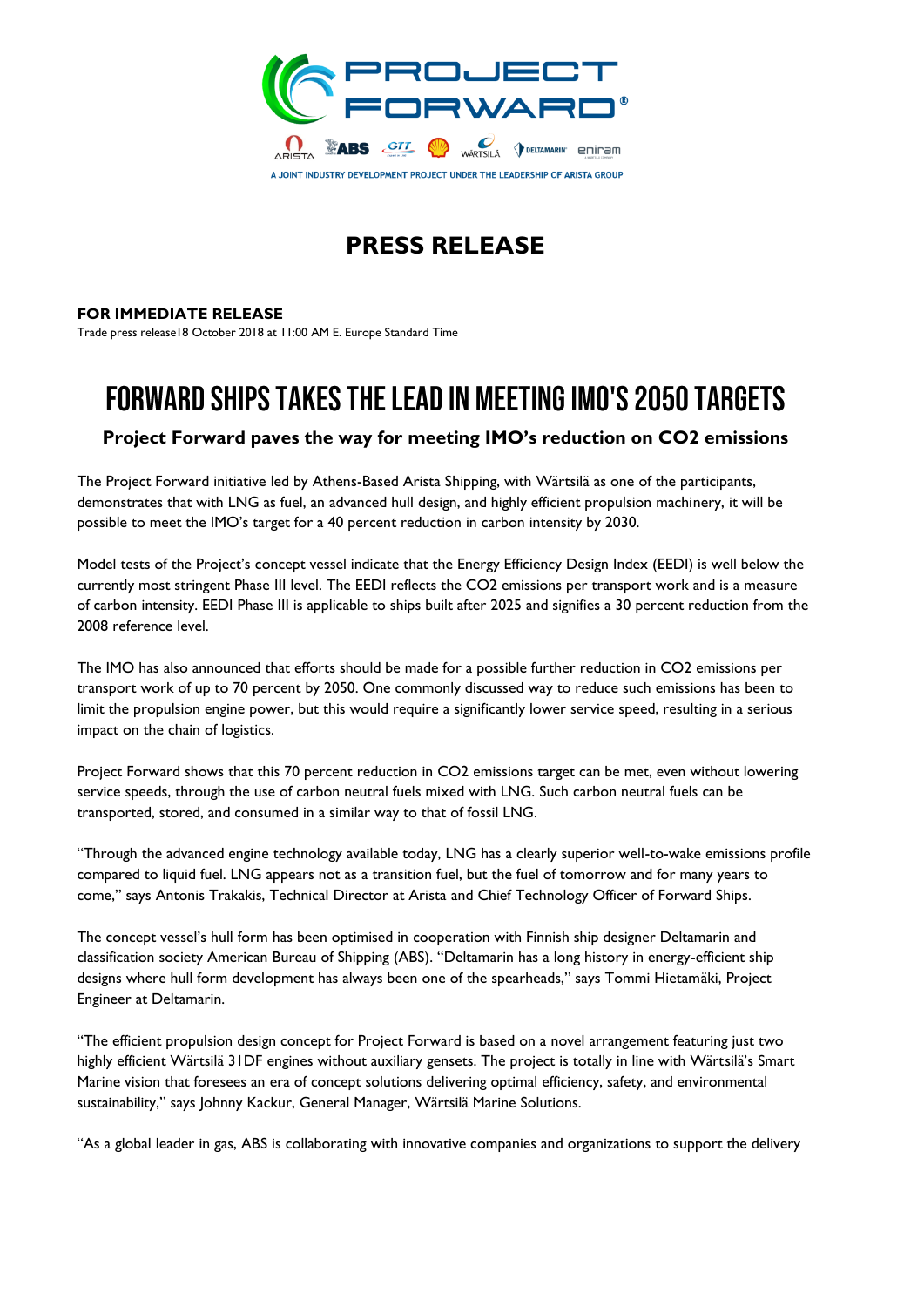of technologies that minimize the environmental impact of shipping," says Elias Kariambas, ABS Regional Business Director, Greece. "The Project Forward vision to create an efficient, environmentally-protective, long-haul bulk carrier is perfectly consistent with the ABS mission, and we are proud to contribute to the joint effort."

In addition to Arista Shipping, Deltamarin, ABS and Wärtsilä, the French LNG membrane containment system designer GTT is also involved in the project. The vessel is fitted with an LNG tank positioned midships.



Table caption: This table demonstrates that with the Project Forward vessel concept and the use of LNG fuel, EEDI Phase III requirements can be met already today without reducing service speeds

(Table: Deltamarin)

| <b>EEDI</b> reduction from<br>Phase 0 baseline | <b>Required actions</b>    |                                            |
|------------------------------------------------|----------------------------|--------------------------------------------|
|                                                | Service speed<br>reduction | % of carbon<br>neutral fuel in<br>fuel mix |
| $-40%$                                         | $0.3$ kn                   |                                            |
| $-50%$                                         | 1.8 <sub>kn</sub>          |                                            |
| $-70%$                                         | 5.7 kn                     |                                            |
| $-70%$                                         |                            | 55 %                                       |
| $-70%$                                         | 1.8 <sub>kn</sub>          | 40 %                                       |

Carbon neutral fuels mixed with LNG can achieve compliance with the IMO's target of a 70 percent reduction in CO2 emissions. (Table: Deltamarin)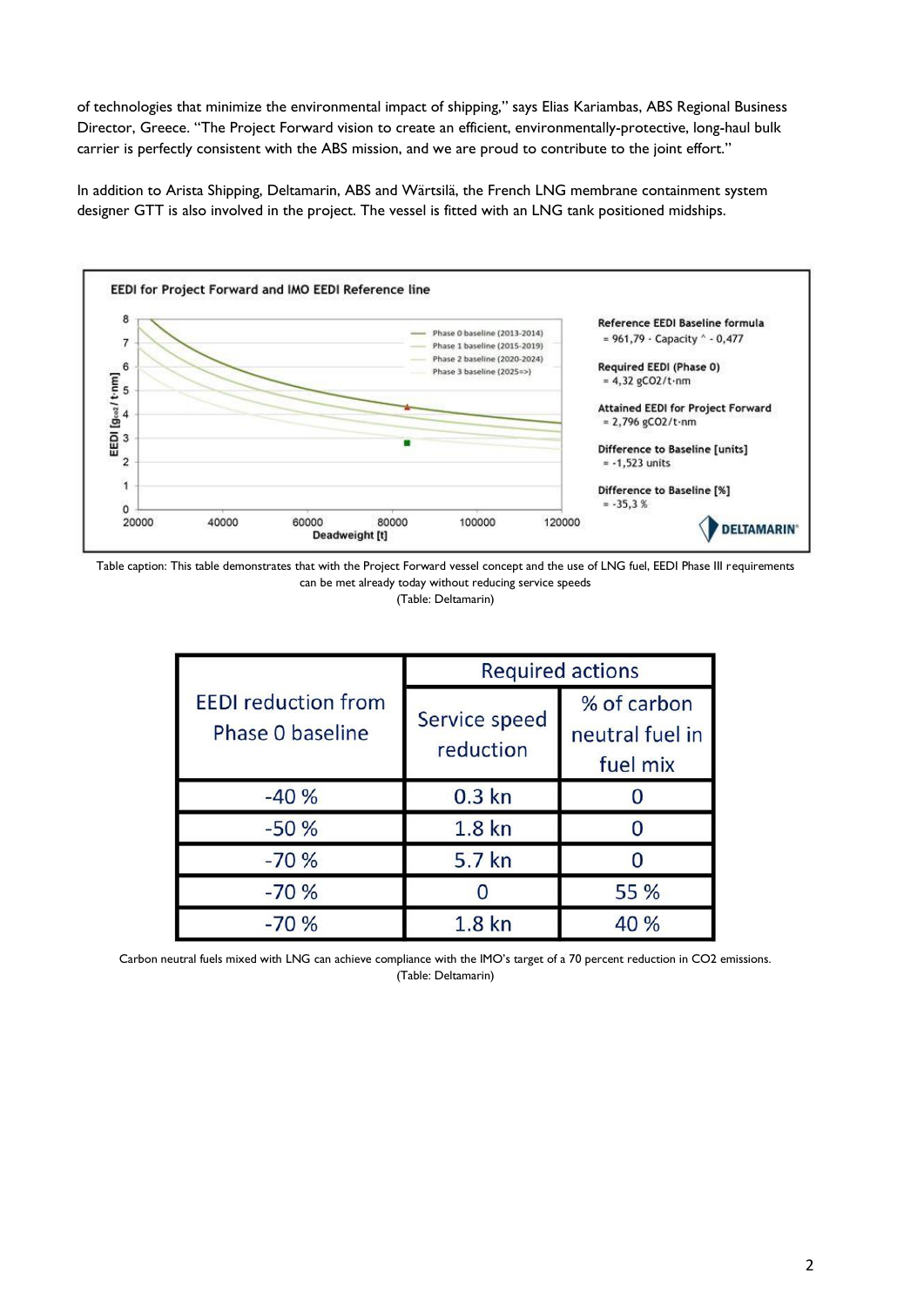

Image caption: The Project Forward aim is to deliver the cleanest and most efficient fleet of cargo ships in the world (image: Arista)

**For more information, please contact:**

**Antonis Trakakis Technical Director Arista Shipping Tel. +30 693 600 8121 +1 (646) 851 0250 + 30 (211) 106 9110 + 351 (21) 9237010** [trakakis@aristashipping.com](mailto:trakakis@aristashipping.com) 

**Marit Holmlund-Sund General Manager, Positioning, Marine Solutions Marketing Wärtsilä Corporation Tel: +358 10 709 1439** [marit.holmlund-sund@wartsila.com](mailto:marit.holmlund-sund@wartsila.com)

> **Kristian Knaapi Head of Sales and Marketing Deltamarin Ltd Tel. +358 40 7006 905** [kristian.knaapi@deltamarin.com](mailto:kristian.knaapi@deltamarin.com)

**Gareth Lewis Global Media Relations Manager ABS Tel: +44 20 7377 4514**  [glewis@eagle.org](mailto:glewis@eagle.org)